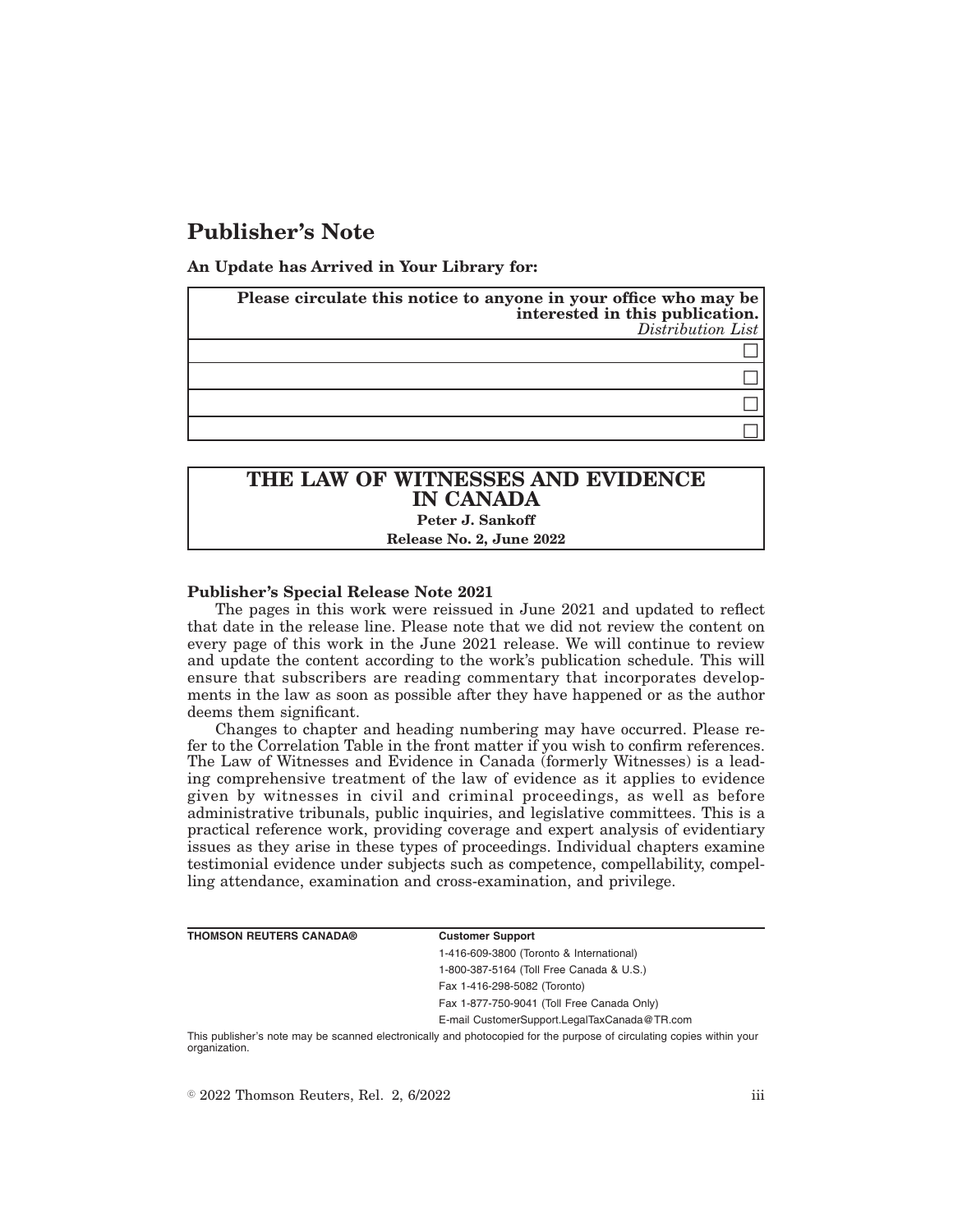This completely revised work also introduces 6 new chapters on a variety of topics and continues on the standards of excellence established by Witnesses, originally authored by Alan W. Mewett and Peter Sankoff.

#### **What's new in this update:**

The release updates the following chapters: 2 (Relevance and Admissibility); 4 (Burdens of Proof and Presumptions); 6 (Competence and Compellability); 7 (Witness Testimony: Evidentiary Rules); 11 (Examining Your Own Witness); 12 (Cross-Examination of an Opening Witness); 14 (Hearsay); 16 (Opinion Evidence and the Expert Witness); 17 (Privilege); and 20 (Improperly Obtained Evidence).

#### **Highlights: Case Law**

**Relevance and Admissibility — Admissibility — Admissibility on Consent — Formal Admissions: Criminal Trials —** Formal admissions amount to conclusive proof of the facts asserted unless withdrawn, and withdrawal is not permitted lightly. A party can "admit" to facts in other ways, however. They can concede particular matters through examination for discovery, or by filing an affidavit in a specific proceeding. These sorts of concessions are referred to in the jurisprudence as "informal admissions", and, while important, they are far less significant. Informal admissions are simply treated as pieces of evidence, and the weight of such admissions depends upon the circumstances in which they were made. Admissions of this type do not need to be withdrawn, as they can be contradicted by the party who made them, or explained through other evidence. For this reason, it is an error of law to treat an informal admission as conclusive proof of a matter that binds the party who made it. For example, in Rosenberg v. Securtek Monitoring Solutions Inc., a witness on discovery for the defendants provided an admission that explicitly contradicted the defendant's position as described in the pleadings. The trial judge held it constituted a formal admission and undercut the only defence available, finding for the plaintiff as a result. The Manitoba Court of Appeal disagreed that the discovery testimony was in any way conclusive. In its view, "use of discovery evidence as part of a party's case at trial takes the form of an informal admission of the other party". By treating the discovery answer as a formal admission, and ignoring the defendant's other evidence as a consequence, the trial judge made a "palpable and overriding error" that required their judgment to be set aside on appeal: *Rosenberg v. Securtek Monitoring Solutions Inc.*, 2021 MBCA 100.

**Witness Testimony: Evidentiary Rules — Controlling the Order of Witnesses and Exclusion of Witnesses — Can a Party be Excluded — Ordering the Accused to Testify First —** In *R. v. Hudson*, a decision of the Ontario Court of Appeal, the Crown asked for, and received, permission to tell the jury that it should consider the fact that the accused had testified last, contrary to "convention", in weighing his evidence. Going further than the existing jurisprudence, Watt J.A. concluded that an adverse inference should not be drawn or invited because of the order in which the accused testified. Watt J.A. went even further in rebuking the Crown's comments about the importance of the accused testifying first for the defence. In his commentary, the author notes that judge's powerful language on this issue is extremely welcome. It should neces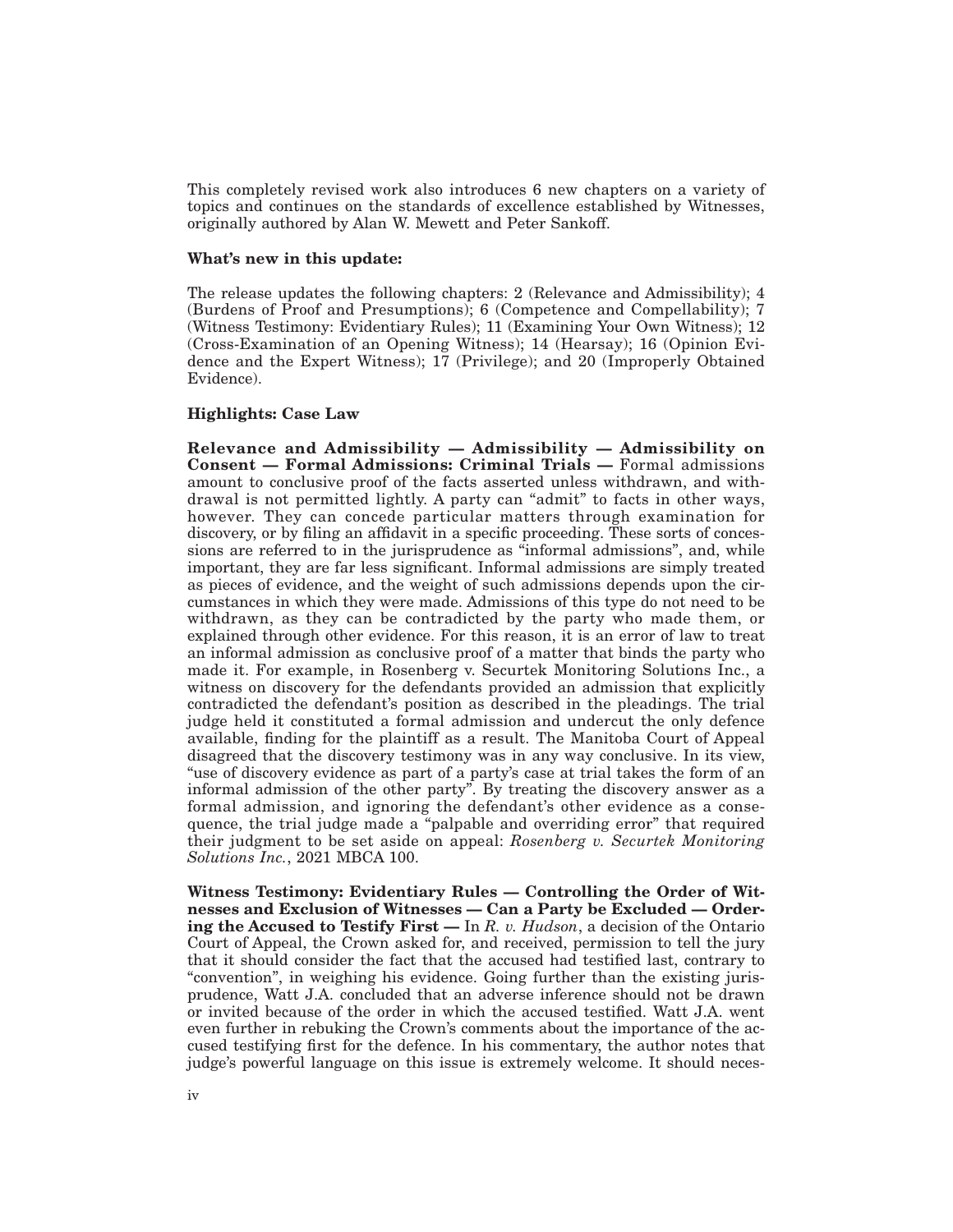sitate re-evaluation of earlier authority suggesting that the order of testimony can constitute a reason for discounting the accused's evidence, and should apply equally to trial judges sitting alone. If "the order of defence witnesses is [solely] for the defence to determine", trial judges should think very carefully before deciding that such a decision was designed to advance a nebulous purpose. The better course of action recognizes that the exercise of constitutionally valid choices by the accused should not be used as a reason for discounting testimony provided as a result: *R. v. Hudson*, 2021 ONCA 772.

**Witness Testimony: Evidentiary Rules — Witness Testimony and Language — Interpreters at Common Law and in the Rules of Civil Procedure — Qualifying an Interpreter —** Without a constitutional imperative, the whispering method has remained the default form of translation in every Canadian jurisdiction owing largely to it being the least intrusive means of proceeding. Nonetheless, in *R. v. Dhingra*, the Quebec Court of Appeal sounded a clarion call for change. It held that "consecutive translation must remain the preferred method of interpretation in a criminal trial", citing the advantages of recording, the ability to clarify mistakes quickly, and the overall quality of translation. Though the Court recognized that delay was a bona fide concern, the justice system should not simply tolerate low quality interpretation because of worries about systemic delay. While Dhingra was specifically addressing trials conducted in French or English under s. 530, many of the comments made seem equally applicable to interpretation provided in accordance with s. 14 of the Charter. At the same time, Mainville J.A. recognized that trials held under the auspices of s. 530 required a special approach, owing to the status and importance of language rights in Canada. In such proceedings, consecutive interpretation is presumptively required, and no other form of interpretation can be used absent a waiver by the accused combined with evidence satisfying the trial judge "that the standards of continuity, precision, impartiality and competency of interpretation are maintained". The trial judge in such cases must verify that the proper equipment and personnel are at all times available to ensure a viable translation. Furthermore, any translation undertaken in a s. 530 trial must be recorded separately to ensure that the interpretation is preserved. Whispering translation is expressly forbidden. The author notes that in an ideal world, these standards would be applied to any case requiring an interpreter, to ensure that all parties properly understand the testimony being provided and allow for errors in translation to be corrected in rapid fashion. The current default to whispering translation is prioritizing efficiency over accuracy, and it is highly likely that justice is often being sacrificed as a consequence: *R. v. Dhingra*, 2021 QCCA 1681.

**Cross-Examination of an Opposing Witness — Limitations on Cross-Examination — Limits on Questioning the Accused in a Criminal Case — Receipt of Disclosure —** Some recent judgments suggest that a more expansive approach to questioning regarding any disclosure could be in the offing. For example, in *R. v. Fraser*, which involved an appeal of a murder conviction, the Crown's case included a statement by the accused to police indicating how he had acted on the night of the killing. The accused testified at trial and contradicted the statement and offering a statement which aligned more neatly with the evidence provided in disclosure. The Crown crossexamined him on this fact, and he was ultimately convicted. On appeal, the accused contended that the Crown had improperly cross-examined on the receipt of disclosure and was not entitled to do so because he had not affirmatively relied on that disclosure in his direct examination. The Court of Appeal agreed

 $\degree$  2022 Thomson Reuters, Rel. 2, 6/2022 v